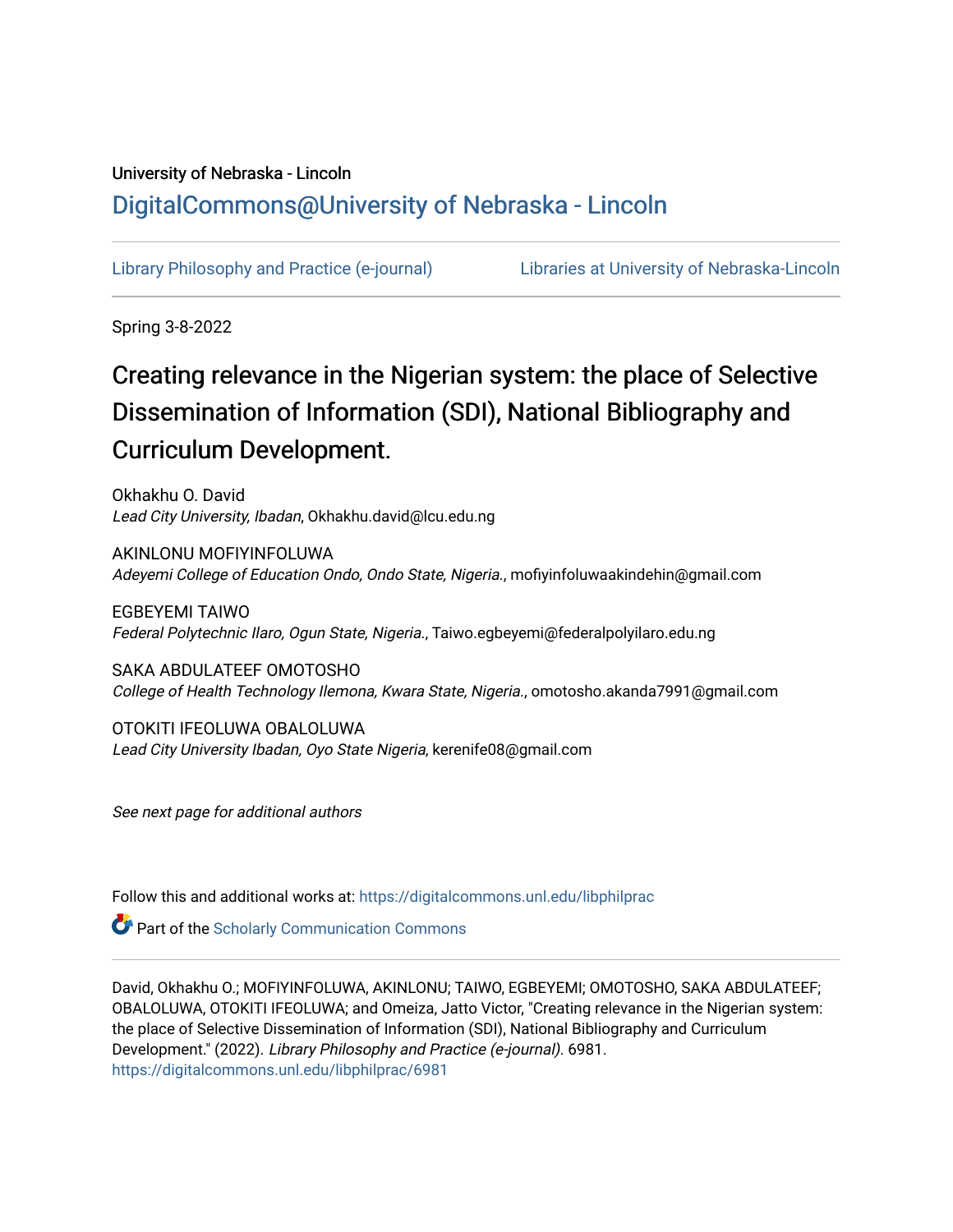### Authors

Okhakhu O. David, AKINLONU MOFIYINFOLUWA, EGBEYEMI TAIWO, SAKA ABDULATEEF OMOTOSHO, OTOKITI IFEOLUWA OBALOLUWA, and Jatto Victor Omeiza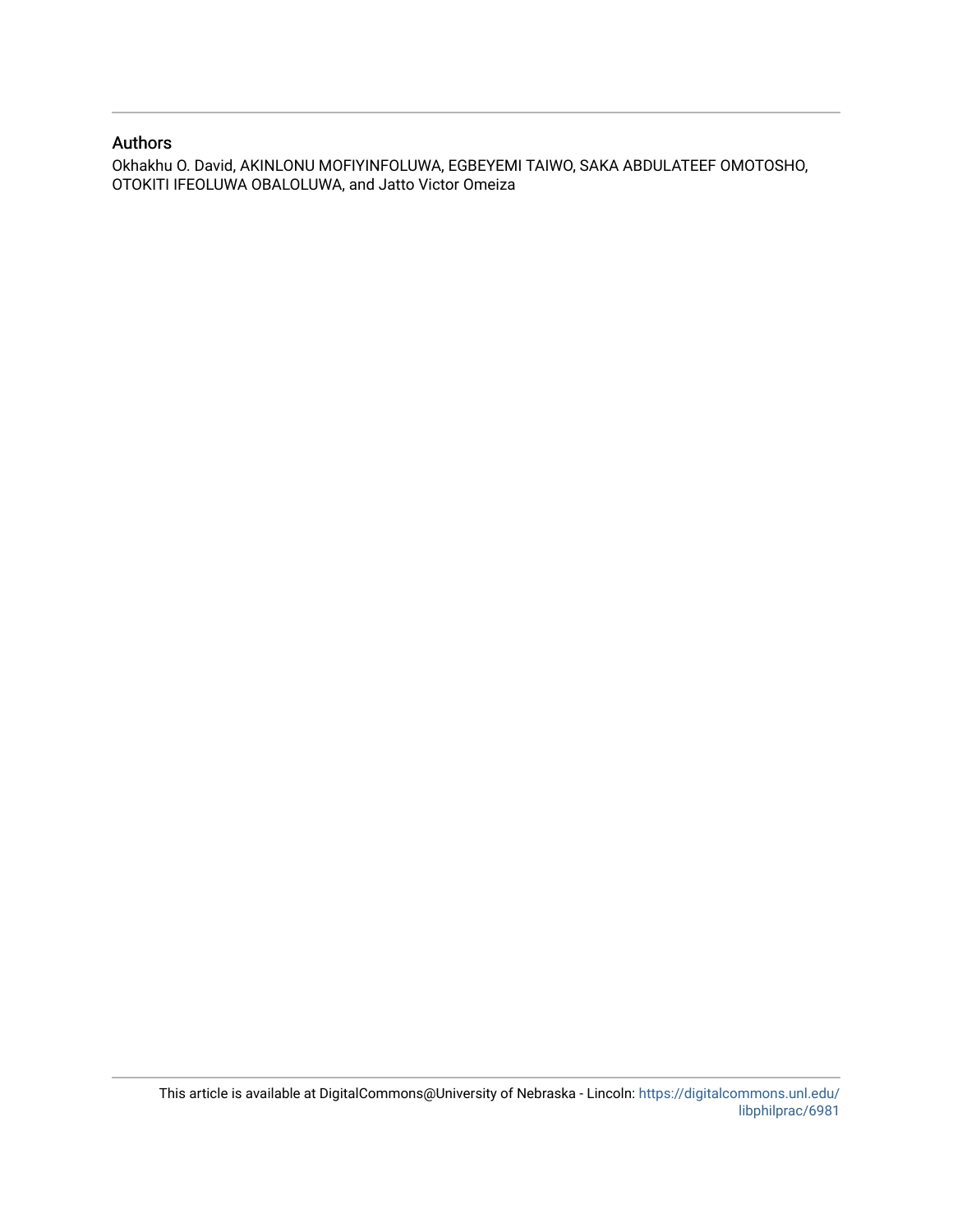### **CREATING RELEVANCE IN THE NIGERIAN SYSTEM: THE PLACE OF SELECTIVE DISSEMINATION OF INFORMATION (SDI), NATIONAL BIBLIOGRAPHY AND CURRICULUM DEVELOPMENT.**

JATTO VICTOR OMEIZA

Department of Library and Information Sciences Faculty of communication and Information Sciences Lead City University Ibadan, Oyo State Nigeria. [Jattovictor4@gmail.com](mailto:Jattovictor4@gmail.com)

AKINLONU MOFIYINFOLUWA Adeyemi College of Education Ondo, Ondo State. [mofiyinfoluwaakindehin@gmail.com](mailto:mofiyinfoluwaakindehin@gmail.com)

EGBEYEMI TAIWO Federal Polytechnic Ilaro, Ogun State. [Taiwo.egbeyemi@federalpolyilaro.edu.ng](mailto:Taiwo.egbeyemi@federalpolyilaro.edu.ng)

SAKA ABDULATEEF OMOTOSHO College of Health Technology Ilemona, Kwara State Library [omotosho.akanda7991@gmail.com](mailto:omotosho.akanda7991@gmail.com)

OTOKITI IFEOLUWA OBALOLUWA Department of Library and Information Sciences Faculty of communication and Information Sciences Lead City University Ibadan, Oyo State Nigeria [kerenife08@gmail.com](mailto:kerenife08@gmail.com)

OKHAKHU DAVID O.

Department of Library and Information Sciences Faculty of communication and Information Sciences Lead City University Ibadan, Oyo State Nigeria [Okhakhu.david@lcu.edu.ng](mailto:Okhakhu.david@lcu.edu.ng)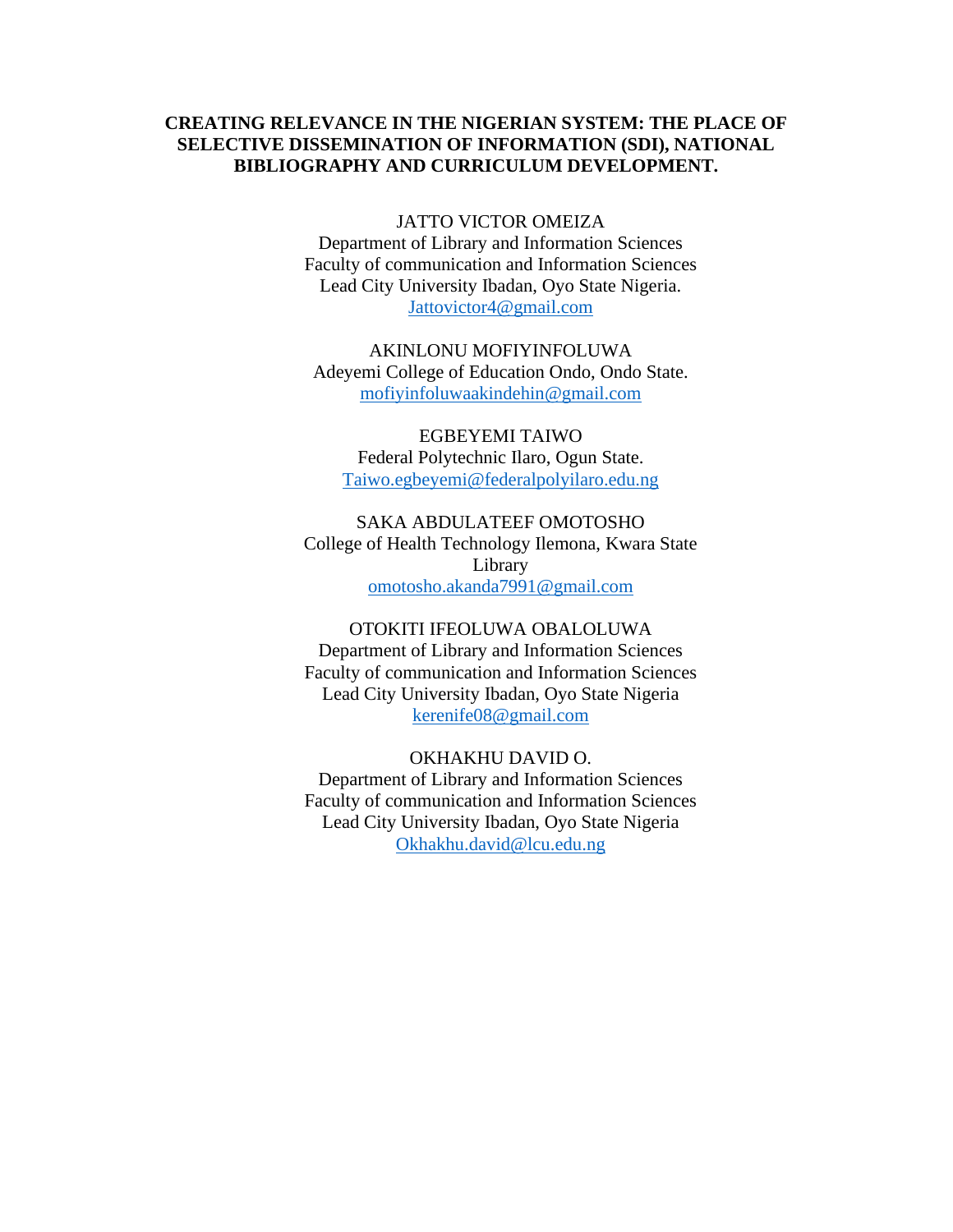#### **Abstract**

Today's librarianship is in the information era, when information is increasingly valued as an economic resource, a commercial commodity, and a source of societal prosperity, thus making the function of librarians very important and inevitable. An ideal Librarian will need to be a facilitator, advisor, consultant, educator, navigator, seeker, researcher, evaluator, organizer, preserver, promoter, communicator, technical expert, manager, leader, entrepreneur, and visionary, among other things. Obviously, the emergence of Information and Communication Technology has birth new frontiers as well as challenges with influences cutting across all areas of human activities and librarianship as a profession and discipline are not left out. Thus making the place of library as information provider threatened, therefore, the need for justification of its existence and relevance. This paper discussed the place of SDI, National Bibliography and the urgent need for institution curriculum review if librarian relevance will be achieved in the Nigerian context. SDI as a reference service is domiciled in the academics but its tentacles could be extended outside to the political circles and economic stakeholders as well as organisations. An online and regular updated version of National bibliography should be produced as it will enhance free and boundless access, moreso, it will create a sense of national recognition for authors and access to recently published materials for librarians. Curriculum should be upgraded to include emerging trends as the current one only contains the rudiments of information and Communication Technology. Relevance of libraries and librarianship as a whole in this present dispensation is not possible without embracing emerging technologies

### **Keywords: SDI, National Bibliography, Libraries, Librarians and Librarianship**

**Word Count: 242**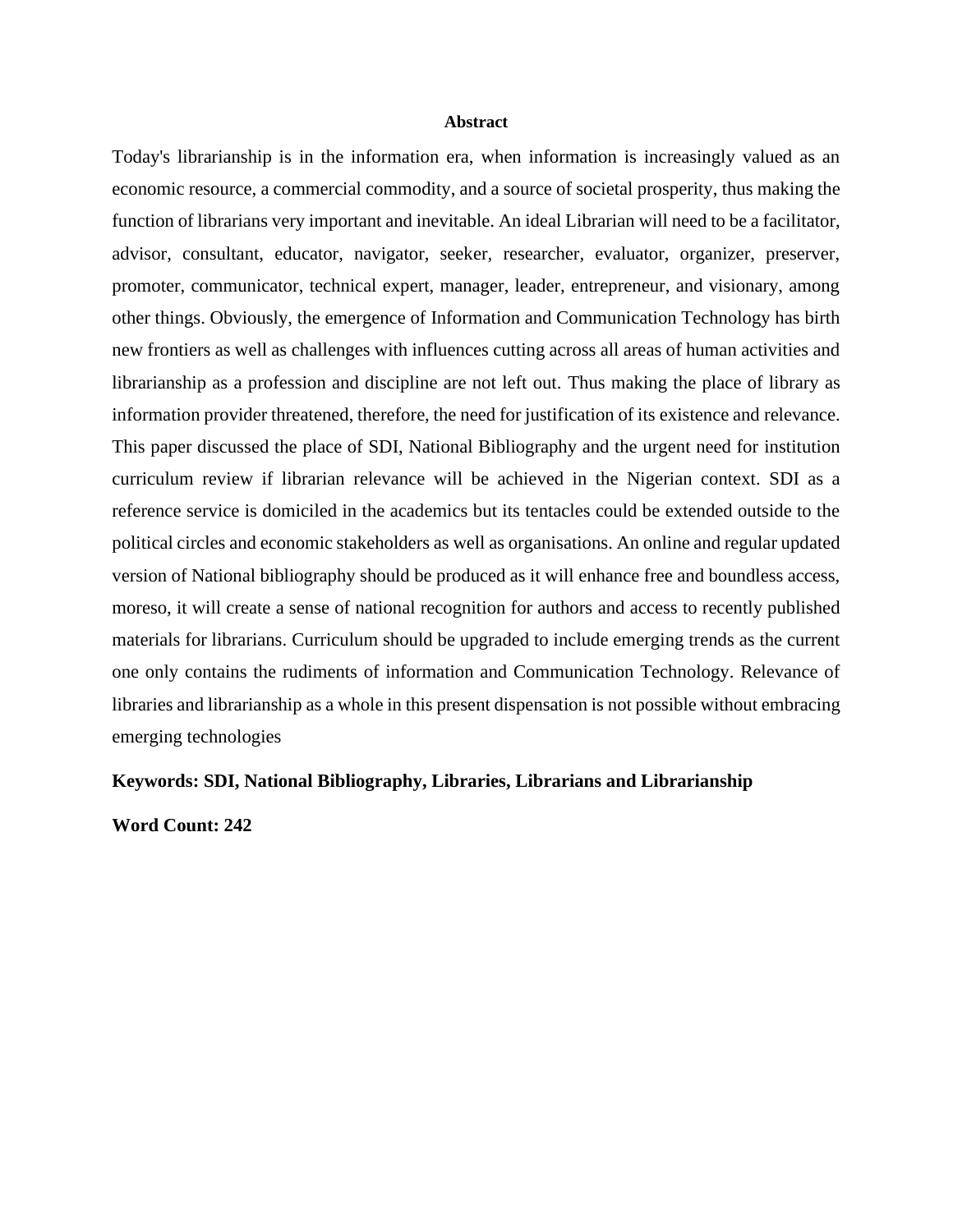### **Introduction**

Relevance in this age is not possible without embracing emerging technologies. The emergence of Information and Communication Technology has birth new technologies with influences cutting across all areas of human activities of which librarianship as a profession and a discipline is not left out. The impact of Technology is so enormous to the extent that the age is called technology age. Professionals of all works are expected to be tech savvy else they loose relevance. As opined by Cooke et al. (2011), the ever-increasing ubiquity of electronic resources has extended the library beyond its four walls. Characteristically, the library has two functional dimensions, one for the physical entities (on-site users) and the other for the virtual or ubiquitous access to resources be it via library websites, social medias or other internet enabled technologies to serve users who are scattered abroad in virtual locations.

Librarianship as a profession and discipline that brings perspective to information management has been left with no other option than to blend with Information and Communication technologies and emerging trends so as to stay relevant as the fight for survival and relevance depends solely on the ability of organizations to flow along with the demands of emerging trends. In doing this, the library profession has to redefine and evolve in the way and manner of its services most especially in SDI , National Bibliography, and Curriculum Development in Schools. This paper will therefore, review literatures on these indices and system examine how they can contribute to the quest of creating relevance in Nigeria.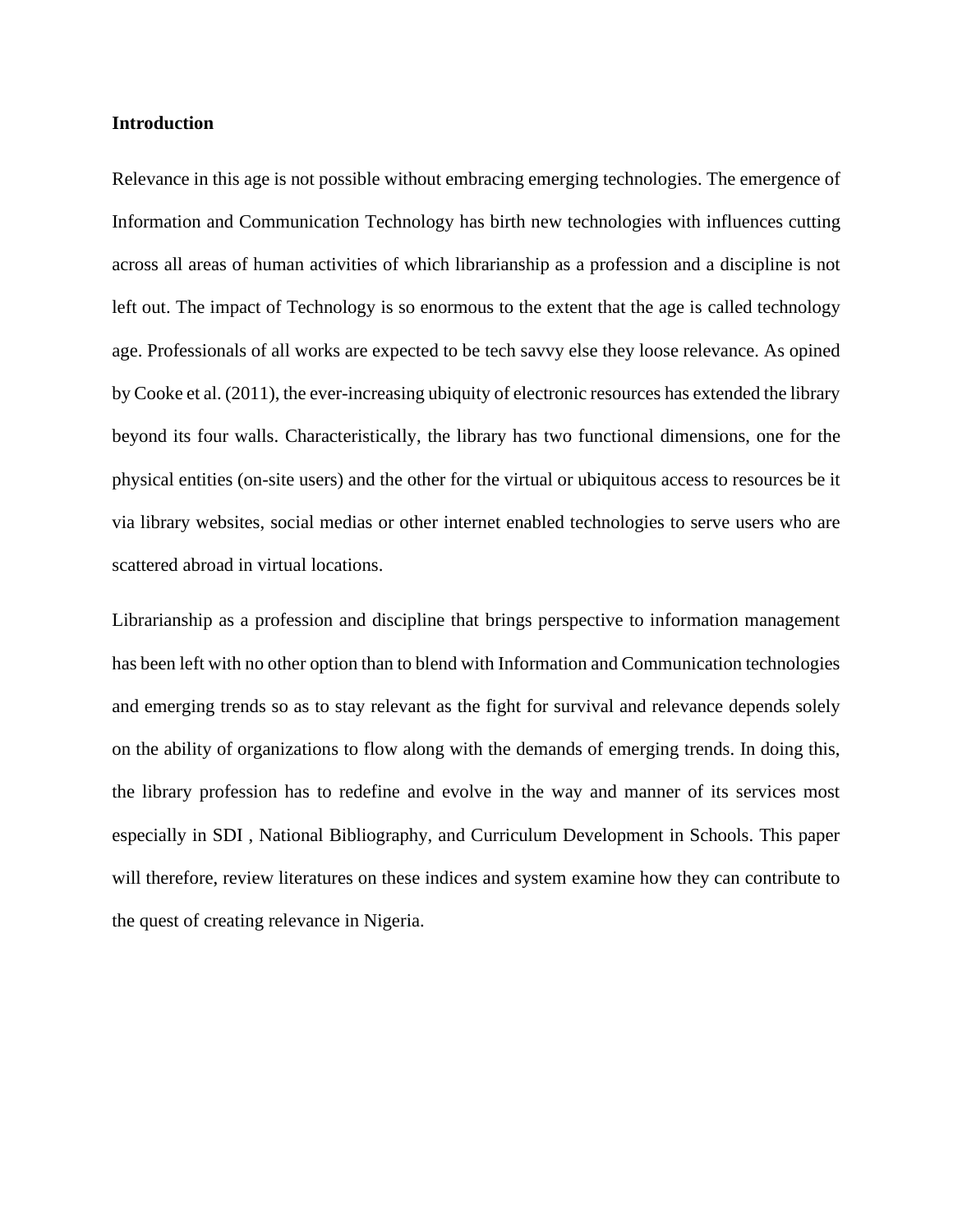### **Selective Dissemination of Information (SDI)**

The increase in information explosion has left information users with the option of adopting the best means to access and make ethical use of the right information. The role information plays in the society cannot be overemphasized.

Information is required for individual, institution and societal development. Hence, efforts must be expended to acquire the right information in a world where information is being produced exponentially with almost no control. Accessing the right information is vital for any form of development hence the academic libraries role in ensuring an effective delivery of the right information to their users. Selective Dissemination of Information (SDI) service is one of the means through which libraries achieve this**.**

Young in (1983) defined SDI as "*a service provided by a library or other information agencies whereby its users are periodically notified of new publications, report literature, or other sources of information in subjects in which they have specified an interest*". O'Neil (2001) says that SDI is a concept that originates in the roots of computer science, he described SDI system as an attempt to facilitate users' information retrieval and information filtering needs. Nkiko and Iroaganachi (2015) affirmed that one avenue for meeting the information need of a library's immediate community is the selective dissemination of information. The authors went on to say that SDI as a concept has gained traction among academic libraries, and that it entails compiling a database of users' profiles, including their teaching and research interests, and making unsolicited but relevant library resources available to them in order to help them achieve their objectives more quickly. With the above assertion, for effective SDI services to be rendered there is need for community analysis from where the information need of users would be deduced.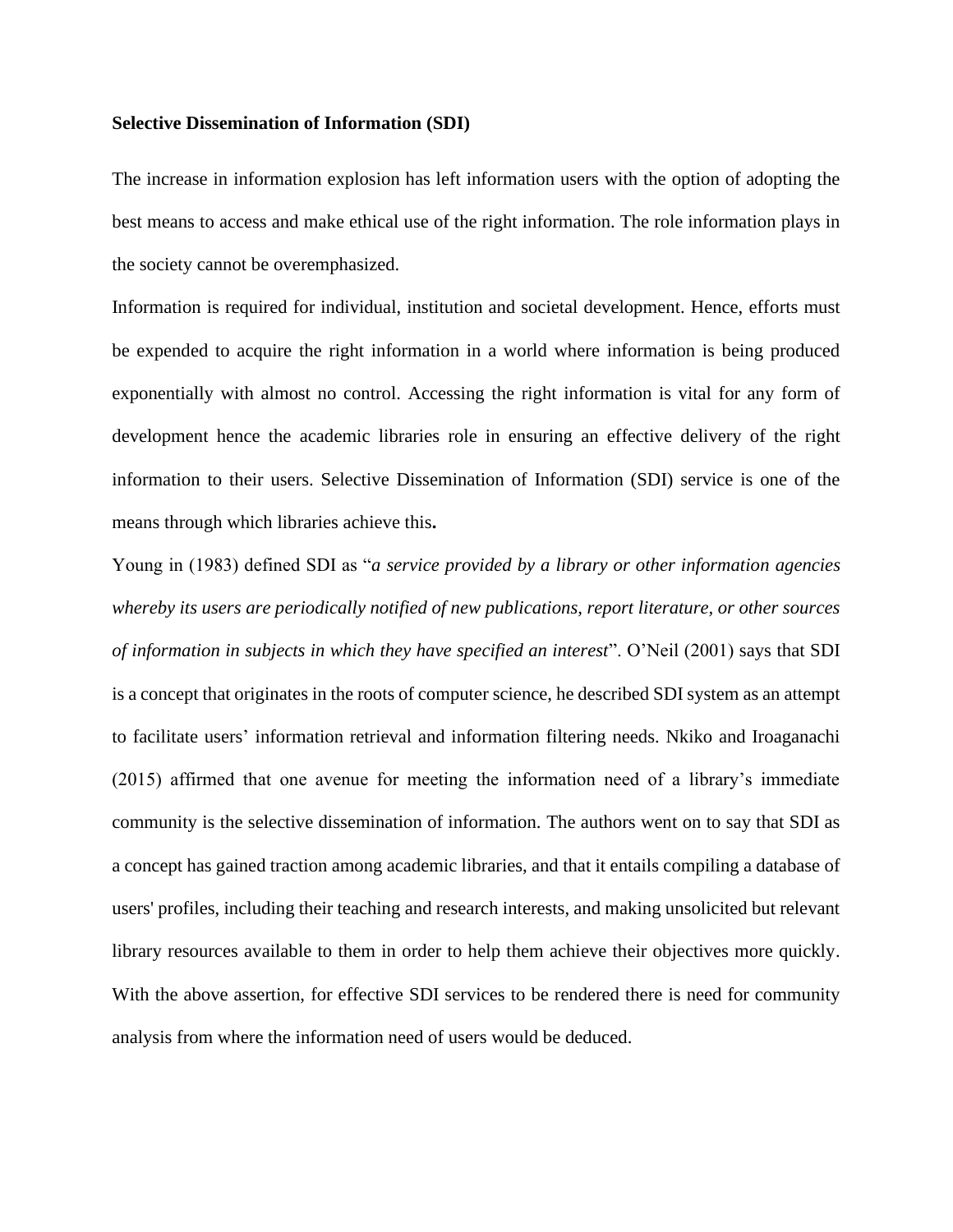## **Creating Relevance in the Nigerian System: the place of Selective Dissemination of Information (SDI)**

Uzohue and Yaya (2016) argued that the main purpose of SDI in the information age is to help users to cope with information overload. The authors mentioned that users don't have time for reading, probably because of the nature of their work and little time for research, and as such may prefer readymade information. The main purpose and objective of Selective Dissemination of Information is to satisfy the users' informational requirements and needs

Ezeala (2009) posits that an effective library customizes information to fit individual information needs, with effective library systems being timely in delivery, meeting specific needs, being simple to comprehend and use, and being delivered by friendly and knowledgeable library staff. Kannappanavar and Swamy (2013) noted that with the strides in the area of science and technology, library as an information centre must be able to initiate and sustain a variety of library and information services to provide the right type of information to the users.

Among academic libraries due to the emergence of Information Technology SDI is now a concept which entails creating a database of users' profiles, including their teaching and research interests, and making available to them unsolicited but relevant library resources geared towards facilitation of swift accomplishment of designated goals. As against the manual system, SDI in the information age can be simply defined as an online information retrieval service that uses internet services to provide staff and potential users with access to global indexing, abstracting, and full-text databases for research, academic, and other purposes.

Specifically, libraries can achieve relevance via Selective dissemination of information in some of the following ways: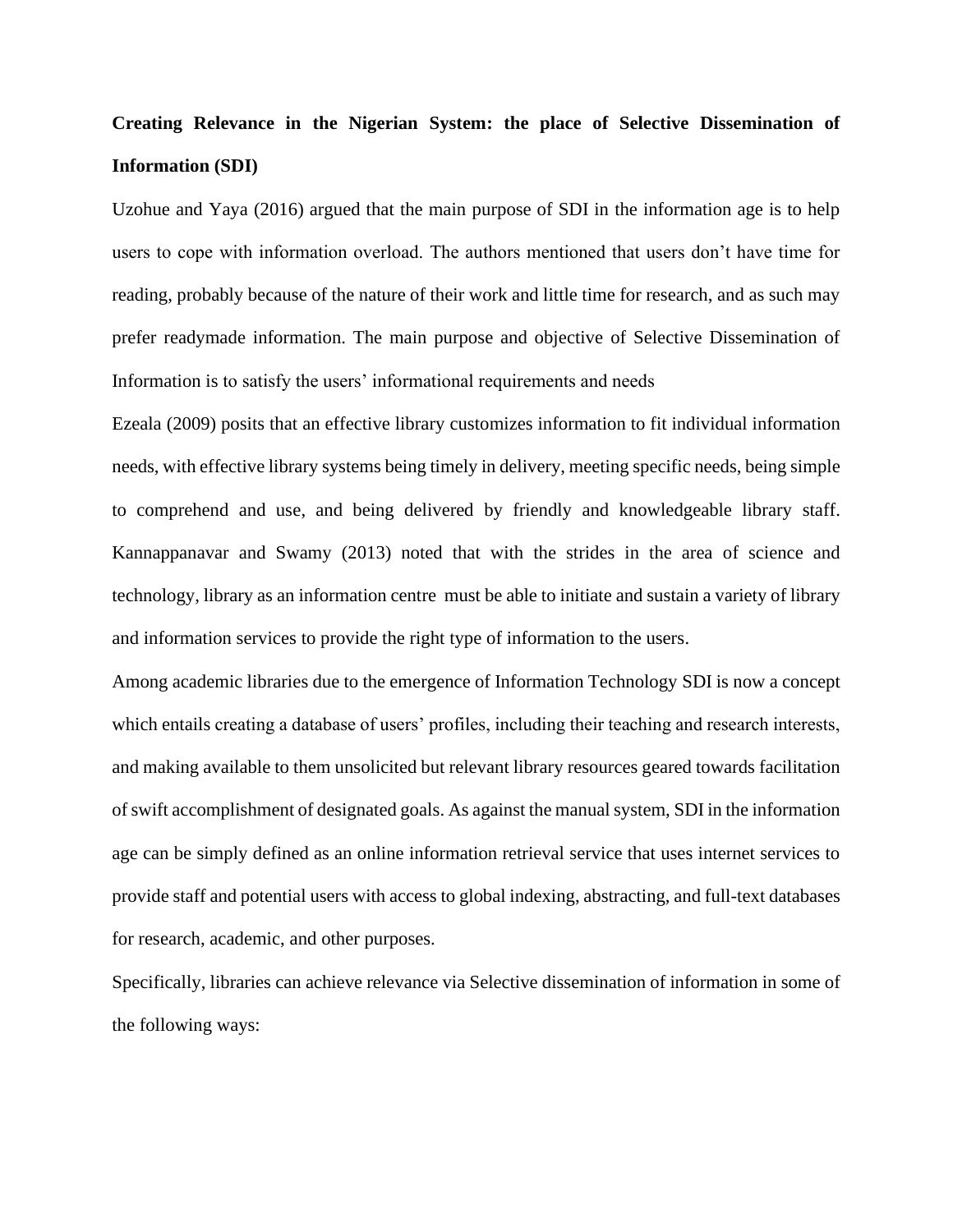- i. Consulting high personalities of the society, profiling their information need which includes political, social, economic, and other areas of interests and making available to them unsolicited but relevant library resources geared towards facilitation of swift accomplishment of designated goals
- ii. Through Selective Dissemination, the Library can make an individual feel respected, and it has the ability to create a sense of belonging in them thus making them committed to the usage of library and its information resources.
- iii. In the political world, selective dissemination can create relevance by creating a profile of politicians and serving them with the information they are likely to be in need of. For example, information on geopolitical zones, political landscapes and political history of a particular group of people etc provided to a politician based on his/her area of political interest has the tendency of creating a sense of appreciation and importance
- iv. Socialization: Library as a social organization can through Selective Dissemination socialize, relate and rapport with the society by meeting the information need of the big names as well as the important personalities.
- v. Selective Dissemination goes beyond rendering information services to an individual, Organizations can also be selected based on their areas of interest and served with appropriate information.
- vi. Selective Dissemination of Information is an aspect of information packaging from which money can be generated for the library. Information services can be packaged and tailored towards meeting the information needs of very busy professionals.
- vii. Abstracting and Indexing of information materials provided to eminent personality will definitely place library in the heart of the individual thus making the library very relevant.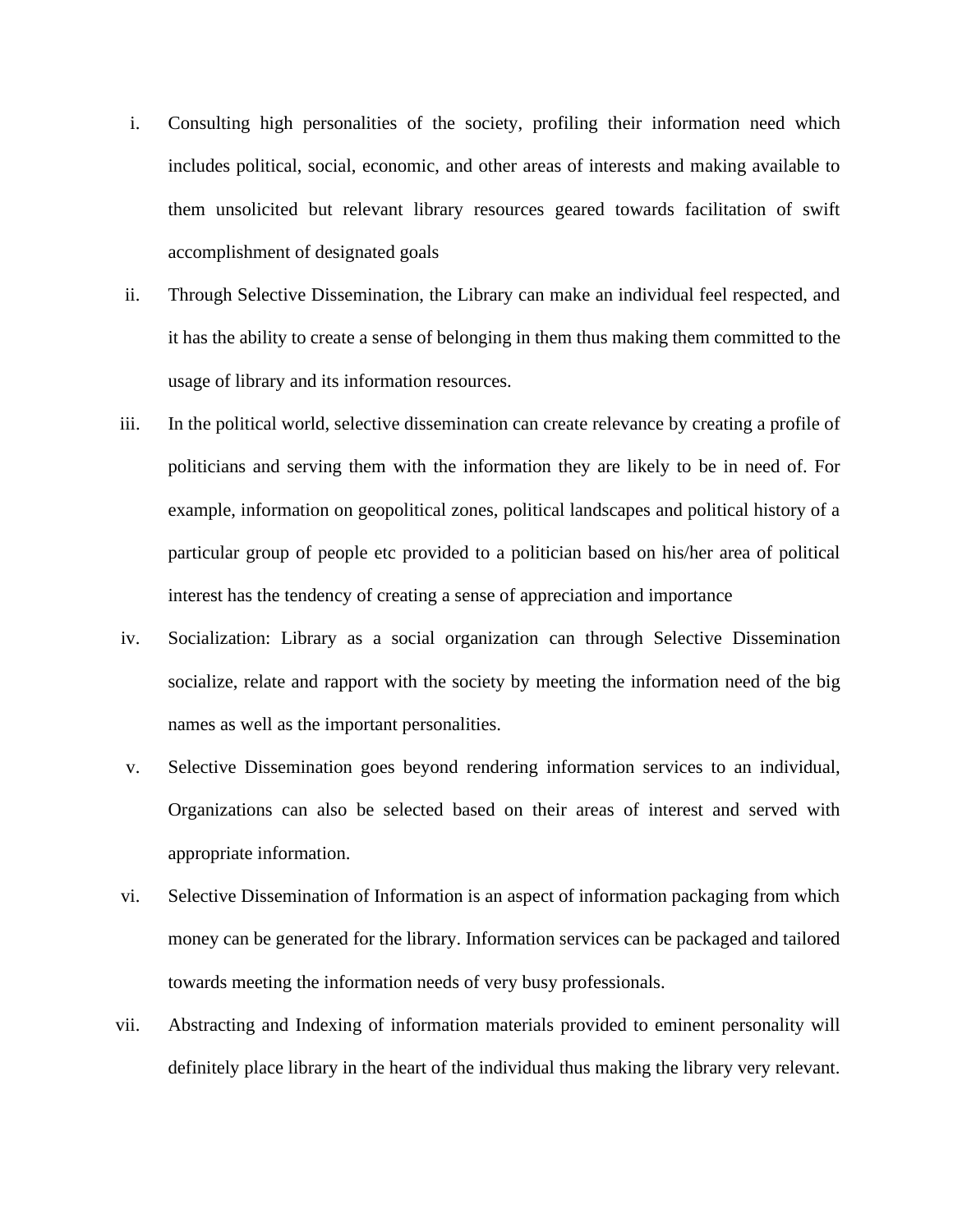- viii. Via SDI the library automatically becomes the information backbone and a trusted ally of an individual and organization thereby contributing towards national development
- ix. Via SDI the time of the user is saved to do some other things
- x. SDI should not be restricted to the academic circles only, it tentacles should spread to organizations, high profile personalities, business mogul, musicians, bankers, etc.

### **National Bibliography**

National bibliography is a compendium of all the publications published in, by and about the country, both within and outside the country produced on annual basis. A national bibliography is said to be a compilation of information resources produced in a country and those produced about the country from external resources within a particular period usually a year.

Progressively, with the advent of new sources of information becoming available through the web, there is potentially competition with other bibliographic services, such as books-in-print, national union catalogues, catalogues of university or research libraries etc.

The primary goals of national bibliographic services are to assist libraries and librarians with costeffective cataloguing and to aid libraries in their selection and acquisition activities. The third goal is to improve information retrieval and document delivery. These goals are still relevant. However, the different today is the context in which such goals are pursued and achieved (Vitiello, 1999)

A complete and timely national bibliography is therefore an important information resources for: Selection and acquisition in libraries and similar institutions; cataloguing both directly for copy cataloguing and indirectly for cataloguing support and verification of authorship and publication history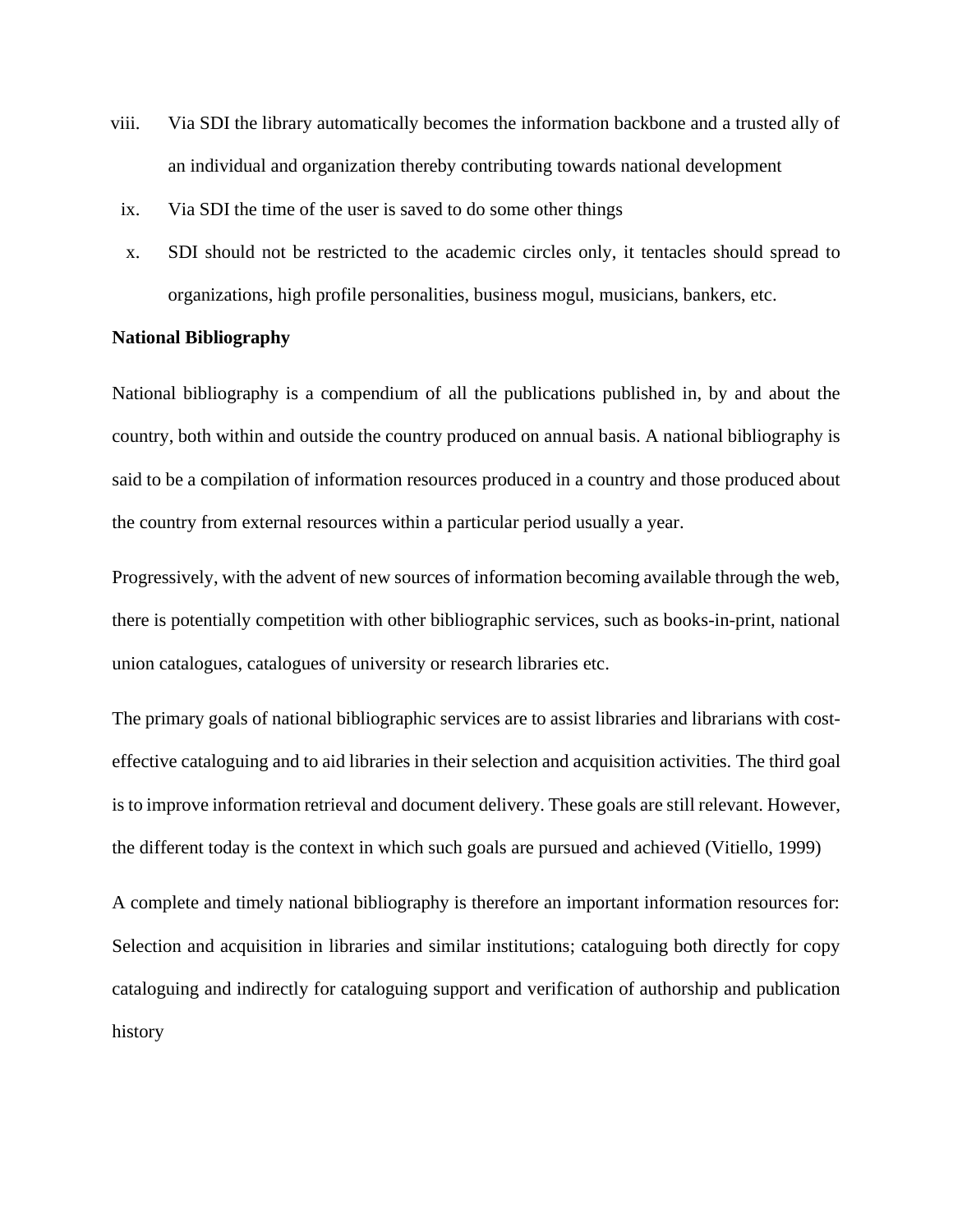## **Creating Relevance in the Nigerian System: the place of National Bibliography of Nigeria in Generating funds for the National Library**

Library being a growing organism and as a social organization must endeavour to stay relevant by embracing new trends which is emerging technologies and internet of things. This can be achieved through the deployment of electronically and digitally accessible online version of the national bibliography, produced, reviewed and updated on a regular basis. This will create opportunities like: remote access by cataloguers, and the public on new publications on areas of interests from the comfort of their room.

It will make the national library the hub around which all other libraries revolved because every publication in every other library will certainly have copies in the national library. Therefore in case of disaster or loss, national library can serve as back up.

Like the Library of Congress of America, producing a catalogue of books published in Nigeria with its bibliographic details can springboard the production of a locally made classification scheme which will put into consideration the Nigerian concepts thus promoting and preservation the national heritage.

It can serve as the means of generation (IGR) for the national Library instead of looking up to the federal government for everything. Via its online presence and usage, clicks and visits on the websites, National Library can command traffic and access by all other library in the country for a token through which money will be generated.

Conclusively, any book included in the national bibliography will enjoy recognition and it will greatly influence authors compliance with national and international standards, it will also present a statistical account of a country's scholarly output on regular basis, it will ensure strict adherence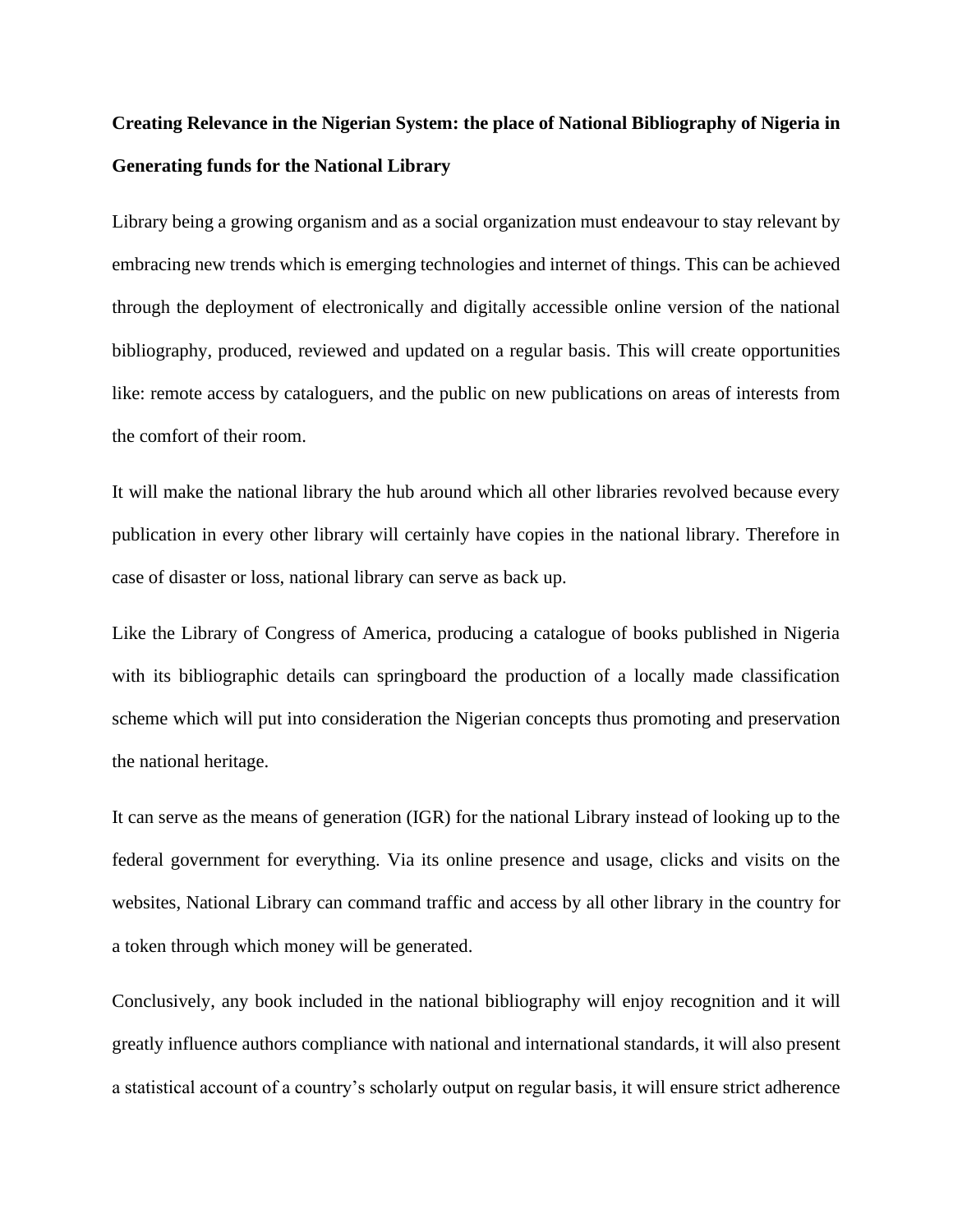to the copyright laws thus curbing violations, it will help the national library to exercise authority and healthy control on the quality of Information resources being produced in Nigeria and about Nigeria.

### **Curriculum development**

A curriculum is an important aspect of any education or training program since it includes information about the content, purpose, method, time / duration, trainers, and location or setting of the program or course, all of which are important in providing effective manpower training and education. (Ocholla, 2003)

Over the years, several reasons has been adjudged as a basis for curriculum development in the field of Librarianship. Some of which includes the integration of knowledge management, some even suggest a complete overhaul of the current curriculum for the implementation of a new one with Information and communication Technology embedded. Some suggest that the curriculum should be completely ICT inclined, however some suggests that the old should not be discarded but serve as a foundation upon which any new system should be built. However, with the emergence of Information and Telecommunication Technology, curriculum review is inevitable. ICT is a moving train and any sector that refuse to move with it will certainly loose relevance in not time. Relevance in this era is only made possible with the integration of current Information and Communication Technology trends in the Library and Information science curriculum.

According to Singh (2001) today's librarianship is in the information era, when information is increasingly valued as an economic resource, a commercial commodity, and a source of societal prosperity. Thus making the function of librarians very important and inevitable. An ideal librarian will need to be a facilitator, advisor, consultant, educator, navigator, seeker, researcher, evaluator,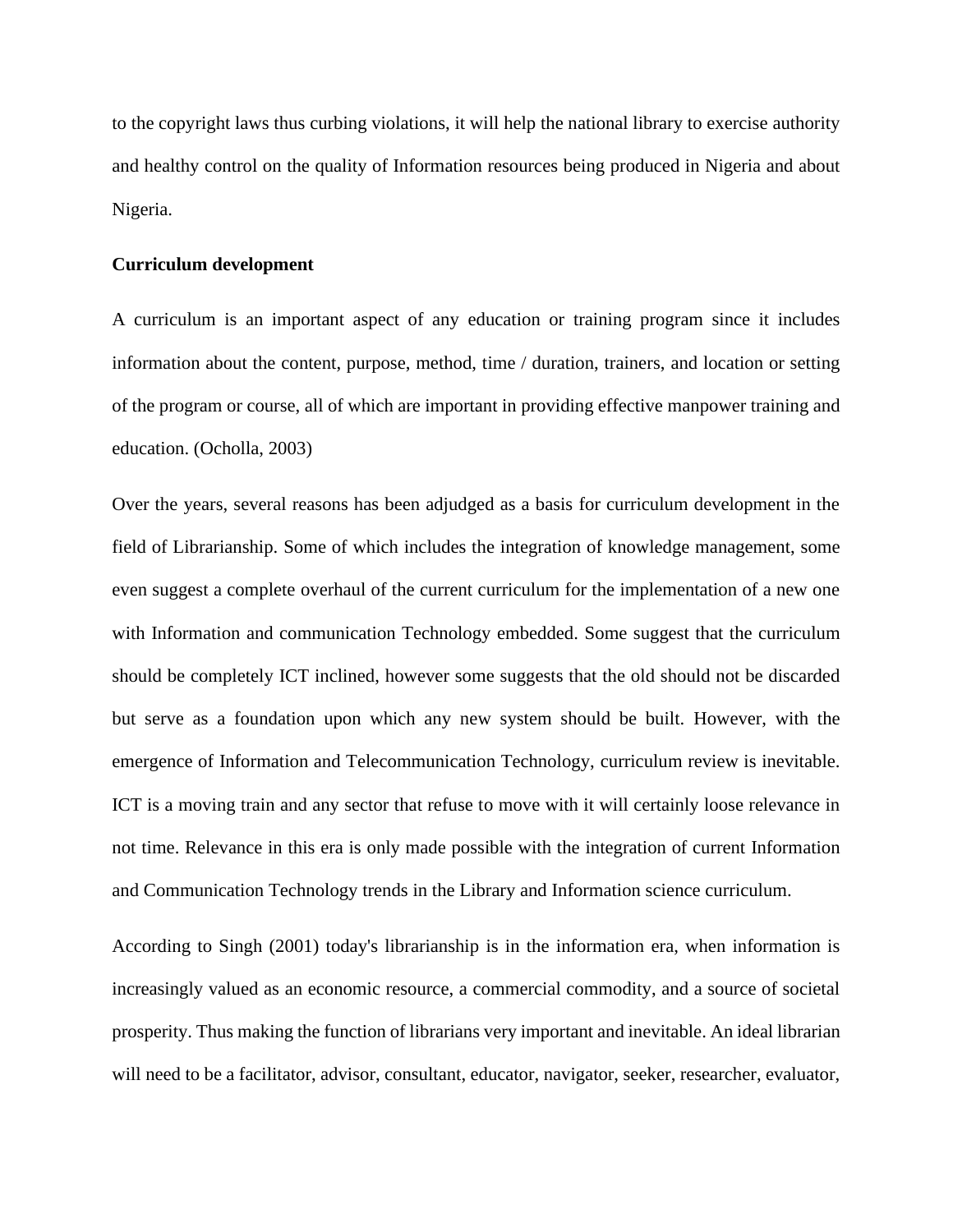organizer, preserver, promoter, communicator, technical expert, manager, leader, entrepreneur, and visionary, among other things.

The training of staff to conduct such job is also critical issue of concern for the success of libraries and information centers as effective communication systems. Therefore, improved library and information science education is one of the most essential areas of personnel development in this regard.

In the Nigeria context is the academic curriculum generally, is built in such a way that students are given the notion that as soon as they finish school there is job waiting for them, this has made our institution a training center of mediocre and a graveyard of innovation, graduates without anything tangible to contribute to the economy. Furthermore, it is clear that Library Information Science Education in Nigeria today cannot be relevant without effective preparation of new crop of librarians to effectively use the new information and communication technology in their professional practices (Wilson 2013).

As a career, a profession and a discipline, library and information science (LIS) is concerned with the knowledge and skills required to gather, organize, and use records of human communication. Therefore a librarian serves as an intermediary between man and the information created or produced by previous generations, with the goal of maximizing the social utility of these information for the greater good of humanity. Librarians play a critical role in the communication of information in today's world, and they must be well-educated, highly qualified, and professionally competent to do so. These can only be done in a high quality and up-to-date curriculum in our tertiary institution.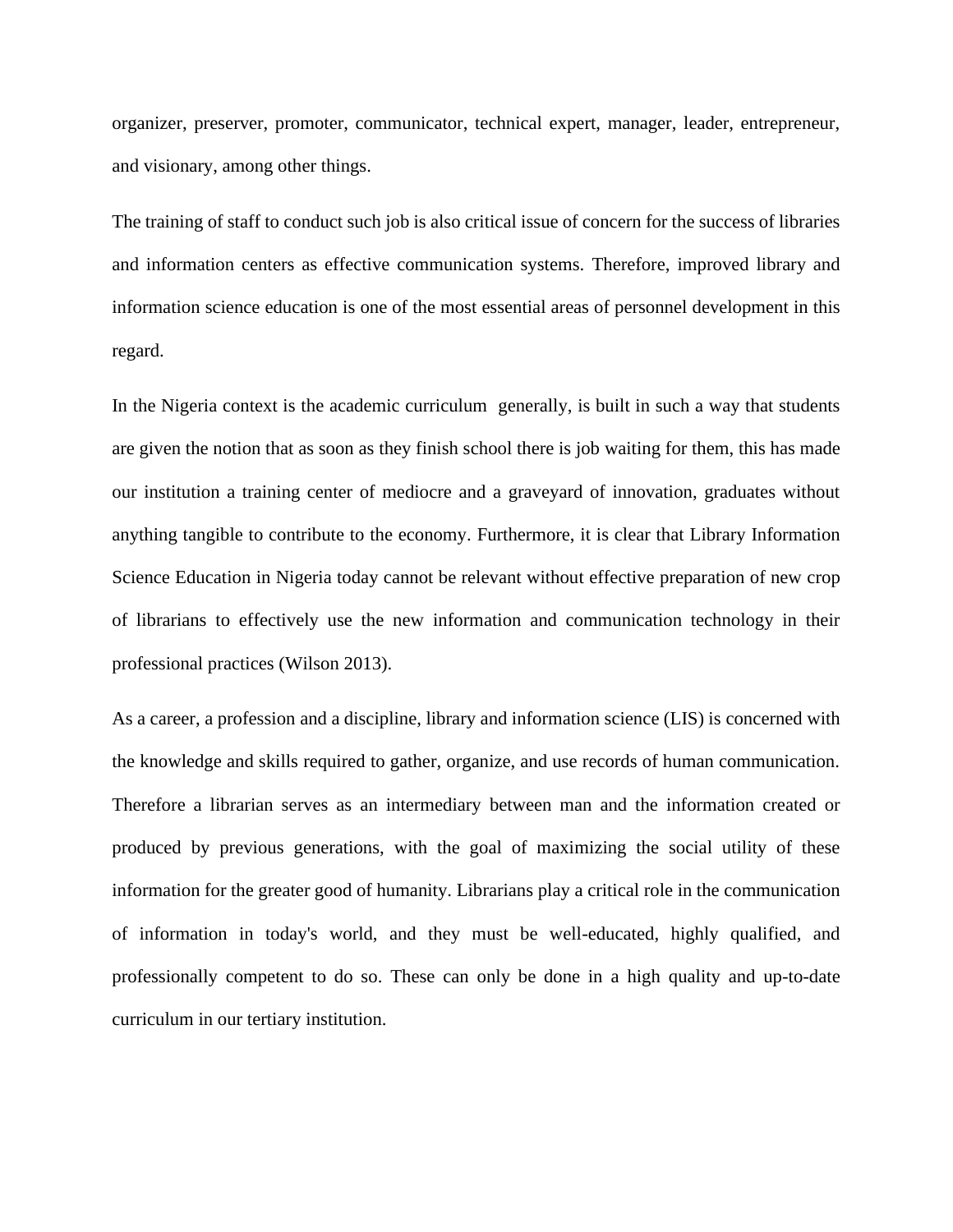In the Nigeria case from the nomenclature to the content of Library and Information Science curriculum so man discrepancies and shortcoming has been observed. For instance, the course is given names like Library and archival studies, Library Science Technology, Library and information science, Library science among others. From the name the content of the course now differs. This means that there is no uniformity in the name therefore there couldn't be uniformity in the curriculum content.

As far back as 1980, Mangla asserts that Library and information science curriculums should be designed in such a way that it can provide and equip students with the knowledge and skills to effectively handle immediate job requirements; and to develop programs, procedures, and services on modern lines in the future, where the use of various modern technological innovation, computers, and other technology could be deployed to provide better, faster, and more efficient service.

Studies has revealed that institution of higher learnings in a bid to stay relevant has reviewed their curriculum to includes courses like Introduction to computer, Computer application to library process, introduction to computer programming, Computer application to library processes, Introduction to database management system, Information science and modern technology, Information and development etc. All these are good improvements as far as the Nigeria context is concern but in comparism with a Library and information science curriculum in some American Universities, the different is clear but with the hope that someday Nigeria will get there. From the websites of the University of Pittsburgh, Catholics University of America, University of Washington, Wayne state University and University of Kentucky, Azino, and Unomah, (2015) found that these universities offered course like Introduction to data base; Information and communication Technology in society; Systems Analysis; Technology Security; E-commerce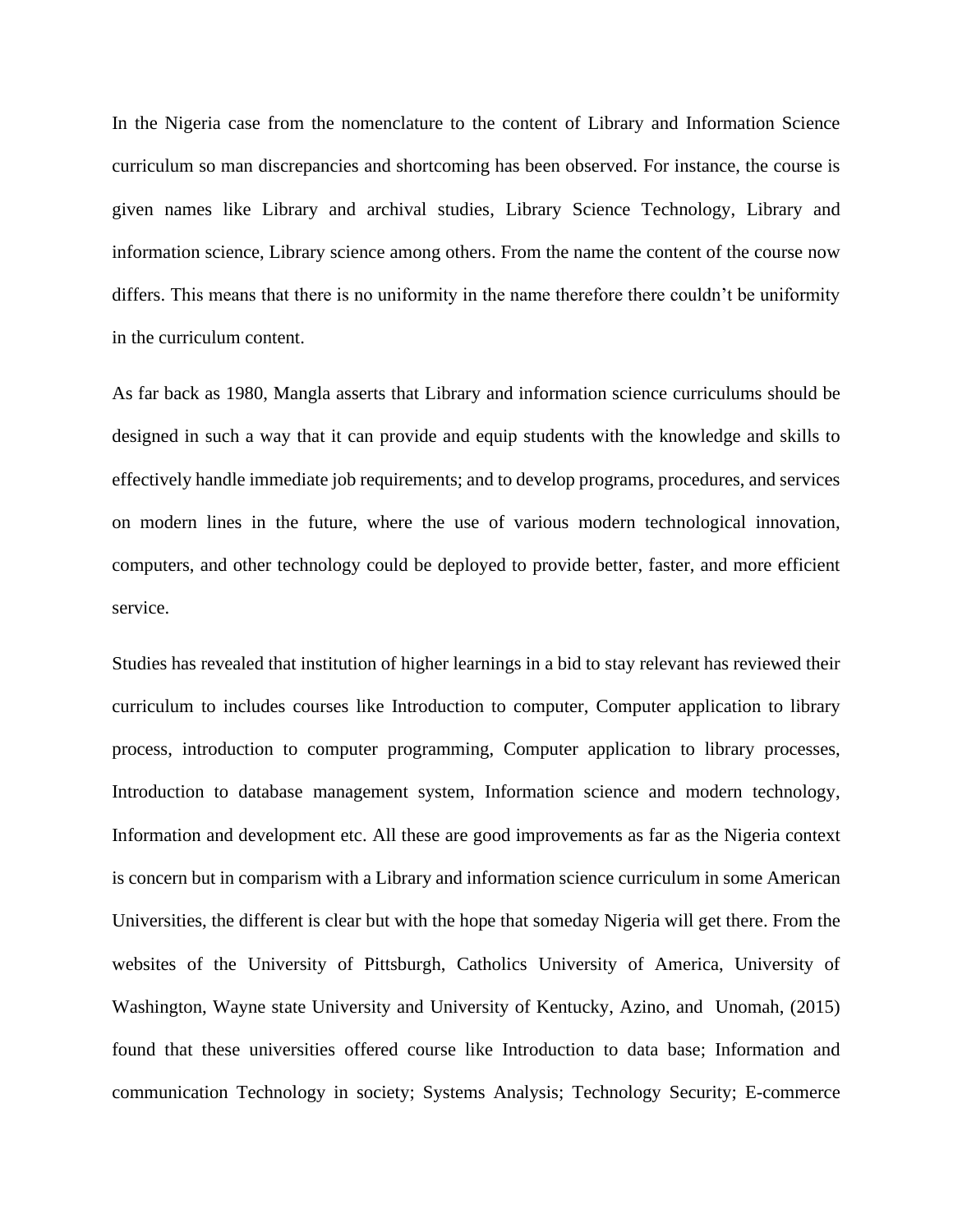Regulation; Information Technology; Introduction to Records and Information Management; Software productivity tools for information; Website Design; Building Web-based information services; Integrated library systems (system configuration); Data Analytics; Introduction to Health informatics and E-Science; Digital imaging, meta data, digital preservation, graphics and video processing; Story telling in a Digital Age; Resources for Digital Age Children & Teen; Libraries as learning labs in a Digital Age; Computers methods in Humanities.; Library and Archival computing; Technology in the lives of children and youth; Digital libraries; Preserving Digital Culture; Database design and application: Information visualization; Geographic information systems for libraries etc. Comparing the developed and the developing countries, Nigeria is still at the rudimentary level of ICT integration into the curriculum whereas universities of developed countries are already integrating emerging technologies and new trends (Azino, and Unomah, 2015)

Bothma, & Britz, (2000) opined that constant evaluation and re-evaluation of the Library and Information Science courses, the students and their ambitions, and the market- place in which these students will eventually work will help the department of library and information science to expand and upgrade the curricula and forge new alliances, thereby offering courses that satisfy the requirements of both the academia, profession and the marketplace.

### **Creating Relevance in the Nigerian System: the place of Curriculum Development**

Librarians deals with one of the most important commodity at individual and at organizational level, 'Information'. As a professional, in their field of studies, they should be imparted with upto-date knowledge about what their profession is all about and how inevitable their profession is globally when it comes to handing information in this era of information explosion. The curriculum should be designed in a way that it will: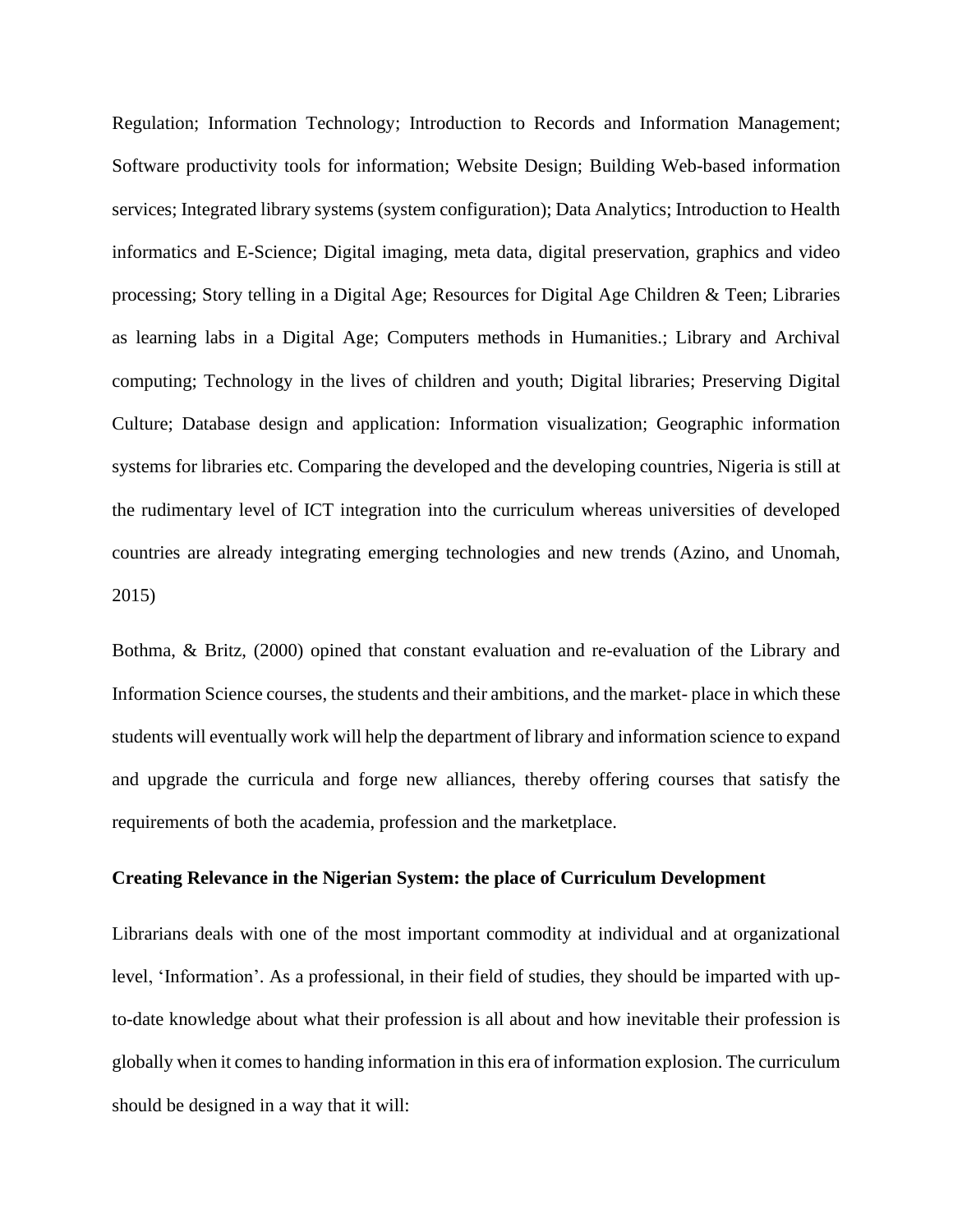- 1. Cover areas beyond ICT to emerging trends like: Preserving Digital Culture, Database design and application, Information visualization, Geographic information systems for libraries etc should be embedded into the curriculum. This will position the library to be more relevant with the development in the information age.
- 2. Enhance Librarians involvement in the development of software application programs for library services and library management
- 3. Involve the use of library courses to be taught as a compulsory course in Universities by librarians that work in the library so as to equip students with knowledge on management of information and make the library have direct contact and relationship with the students.
- 4. Lead to the upgrade of the curriculum and will make librarianship an indispensable profession to all other professions and to the society at large.
- 5. Enable librarians to be highly skilled in the use of Information and Communication Technology, thus making them relevant in the digital age.

### **Conclusion**

Librarianship is a prestigious profession because of what it deals with (information), however, its acceptance and wide recognition in Nigeria is less to be desired from holders and policy makers as well as the abilities of the different types of library to influence their immediate environment and the community they serve. Moreover, some things need to done in the Nigerian system for libraries to become more relevant in the Nigeria system:

- a. Higher institution should be encouraged to develop a well-equipped, automated and digitized library before approvals are given to their programs.
- b. Library professional bodies (Librarian Registration Council of Nigeria and Nigeria Library Association) should play more central role during accreditation of the departments.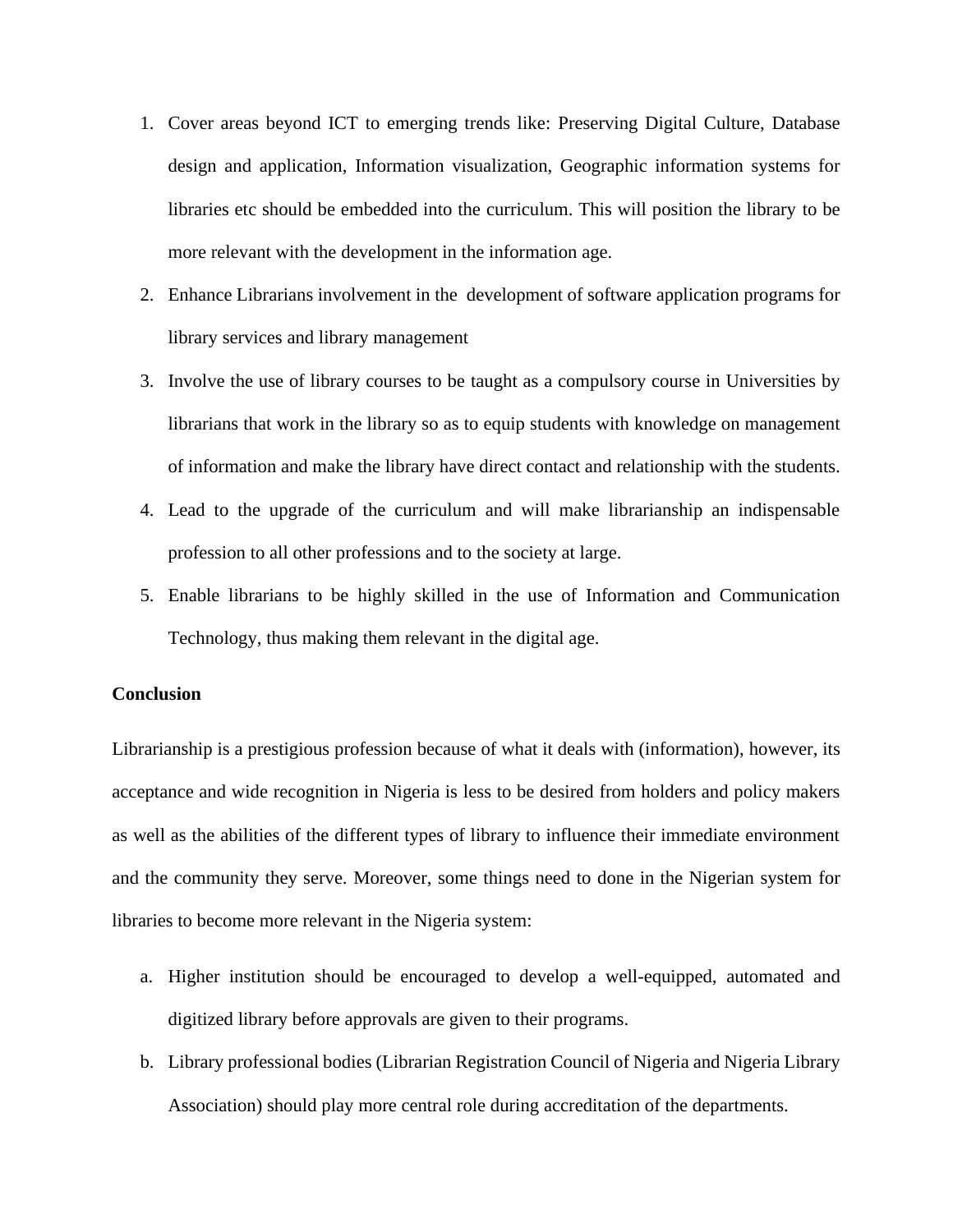- c. A regular visitation should carried out on schools to evaluate their level of compliant with the rules and regulations as stipulated by the professional body.
- d. A generic name should be given to the Profession in the academia
- e. Library should go out of their comfort zones and get involved in politics, by providing information to politicians as SDI so as to be engraved in politics influence and contribution
- f. An aggressive reading culture promotion campaign should be embarked upon in such a way that it will command the attention of the public and the political circles through literacy advocacy and literacy campaign.
- g. Library should embark on community services like giving awards of excellence to best library users, building pipe borne water, cinemas houses, giving scholarship to best students among others, thereby creating awareness.
- h. Course like infopreneurship should be included in the curriculum to help graduates of the profession on entrepreneurship and creating relevance in the Nigeria system.
- i. Teaching and learning infrastructure should be ensured available for effective educational adventure.
- j. Curriculum development without teaching aids would not make the maximum effect, therefore tertiary institution should be equipped teaching aids.